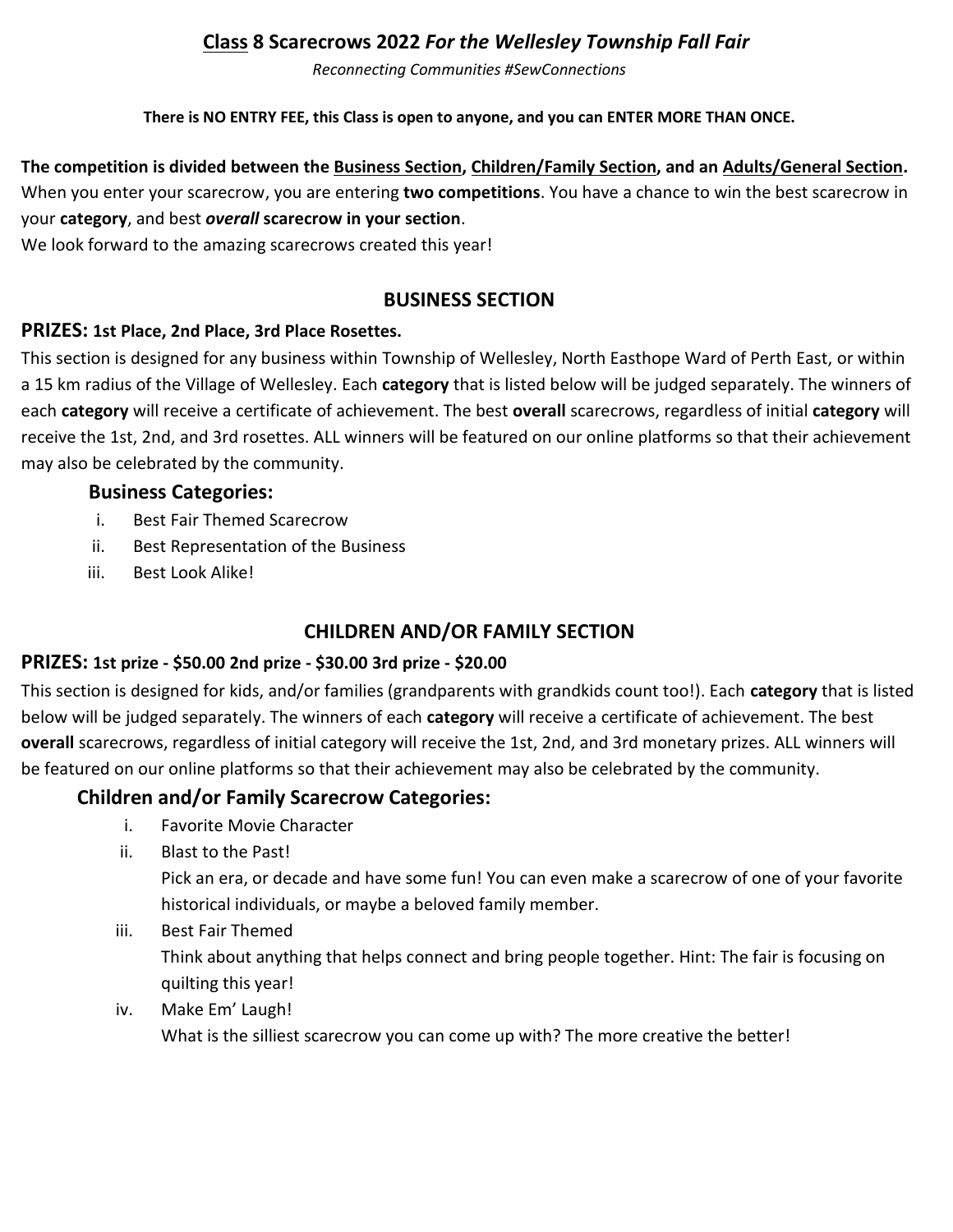# **ADULT /GENERAL SECTION**

## **PRIZES: 1st prize - \$50.00 2nd prize - \$30.00 3rd prize - \$20.00**

This section is for young adults, and anyone competing individually - not as a child, or family. Each **category** that is listed below will be judged separately. The winners of each **category** will receive a certificate of achievement. The best **overall** scarecrows, regardless of initial category will receive the 1st, 2nd, and 3rd monetary prizes. ALL winners will be featured on our online platforms so that their achievement may also be celebrated by the community.

# **Adult/General Categories:**

- i. Traditional/Old School Scarecrow
- ii. Best Fair Themed: Reconnecting Communities
- iii. Blast to the Past!

Pick an era, or decade and have some fun! You can even make a scarecrow of one of your favorite historical individuals, or maybe a beloved family member.

## **REGISTRATION INFORMATION**

Register your scarecrow by <mark>AUGUST 31<sup>st</sup>, 2022.</mark> Submit photos by <mark>FRIDAY, SEPTEMBER 9<sup>th</sup>.</mark>

To register, please submit the following information, along with 3- 5 photos of your scarecrow to

**[wellesleyfallfair.scarecrows@gmail.com,](mailto:wellesleyfallfair.scarecrows@gmail.com)** or this Google Form, https://forms.gle/yAn8ztYLgEZiyjTN6 or call **519-807- 0448.**

**Name** (If your entire family worked on it, or your child, please supply both the family/child's name, along with the name of a contact person.)

## **Method of Contact:** Phone/Email

**Section:** Business/Children & Family/Adult & General

**Category:** Please reference the details above to determine the category your scarecrow qualifies for.

**Address Of Scarecrow:** The business, house, farm its located at so our judges can find it. Your scarecrow must be exhibited in the Township of Wellesley, North Easthope Ward of Perth East, OR within a 15 km. radius of the Village of Wellesley.

## **Would You Like Your Scarecrow Included On Our Scarecrow Map?** Y/N

## **JUDGING INFORMATION**

## JUDING TAKE PLACE ON SATURDAY, SEPTEMBER 10<sup>th</sup>, 2022 IN THE MORNING.

At this time, we are anticipating hosting our judges in person, and taking them along the Scarecrow Trail to see all the Scarecrows. However, the COVID-19 Pandemic situation is constantly changing. If judging must be moved virtually, based on photo submissions, we will notify participants as soon as possible. We will provide participants with the opportunity to resubmit photographs should they wish.

## **Judges will be looking for:**

**First impression Colour Detail Creativity Amount of effort**